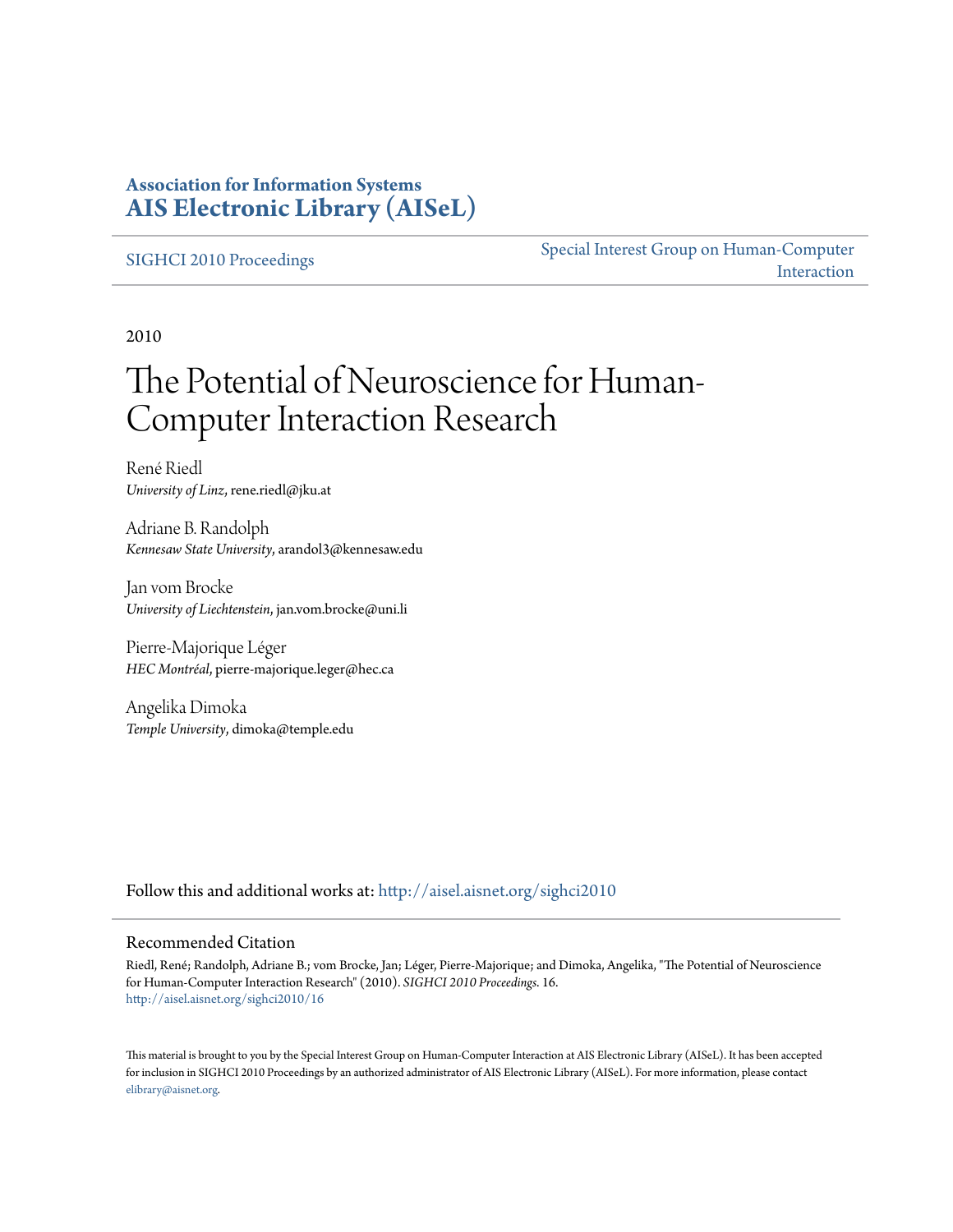## **The Potential of Neuroscience for Human-Computer Interaction Research**

**René Riedl** 

University of Linz rene.riedl@jku.at

**Adriane B. Randolph** Kennesaw State University arandol3@kennesaw.edu

**Pierre-Majorique Léger**

HEC Montréal pierre-majorique.leger@hec.ca

#### **ABSTRACT**

Due to the increased availability of both neuroscience methods and theories, Information Systems (IS) scholars have begun to investigate the potential of neuroscience for IS research. This new field of research is referred to as NeuroIS. Moreover, large technology companies (e.g., Microsoft and Philips) started research programs to evaluate the potential of neuroscience for their business. The application of neuroscientific approaches is also expected to significantly contribute to advancements in human-computer interaction (HCI) research. Against this background, a panel debate is organized to discuss the potential of neuroscience for HCI studies. The panel hosts an intellectual debate from different perspectives, both conceptually (from behaviorally-oriented research to design science research) and methodologically (from brain imaging to neurophysiological techniques), thereby outlining many facets that neuroscience offers for HCI research. The panel concludes that neuroscience has the potential to become an important reference discipline for the field of HCI in the future.

#### **Keywords**

Brain, Human-ComputerInteraction, NeuroIS, Neuroscience

#### **INTRODUCTION**

Due to the increased availability of neuroscience methods and theories, scholars have begun to investigate the potential of neuroscience for information systems (IS) research. The term *NeuroIS* has been coined to describe the "idea of applying cognitive neuroscience theories, methods, and tools to inform IS research" (Dimoka et al., 2007, p. 1). During the past years, NeuroIS has emerged as a new subfield within the IS discipline, defined as follows (Riedl et al. 2010a, p. 245): "NeuroIS is a subfield in the IS literature that relies on neuroscience and

**Jan vom Brocke**  University of Liechtenstein jan.vom.Brocke@hochschule.li

> **Angelika Dimoka**  Temple University dimoka@temple.edu

neurophysiological theories and tools to better understand the development, use, and impact of information technologies (IT). NeuroIS seeks to contribute to (i) the development of new theories that make possible accurate predictions of IT-related behaviors, and (ii) the design of IT artifacts that positively affect economic and noneconomic variables (e.g., productivity, satisfaction, adoption, well being)."

Considering this definition, it is obvious that the application of neuroscience methods and theories can significantly contribute to scientific progress in humancomputer interaction (HCI) research. Moreover, the appeal of neuroscience is not confined to academia (e.g., Riedl and Müller-Putz, 2010). For example, Daimler-Chrysler used functional magnetic resonance imaging (fMRI) to gain insights on how to improve their car design. Microsoft, to state another example, has started to investigate the potential of brain-computer interaction based on electroencephalography (EEG) technology in human-computer interaction. Philips, another well-known company, recently presented an emotion sensing system based on galvanic skin response technology (GSR) which alerts online home investors "when it may be wise to take a time-out, wind down and re-consider their actions" (www.design.philips.com), thereby using biological information in human-computer interaction. Finally, the video gaming industry has been using EEG-based headsets for a while to capture the brain's electrical states while playing games (see, for example, www.emotiv.com and www.neurosky.com).

Considering both the recent efforts in research and practice to integrate neuroscience and IS research, and the importance of the HCI field within the IS discipline, the *AIS Special Interest Group on Human-Computer Interaction (SIGHCI)* invited René Riedl to organize a panel discussion on the potential of neuroscience for HCI research. In his role as the panel organizer and chair, René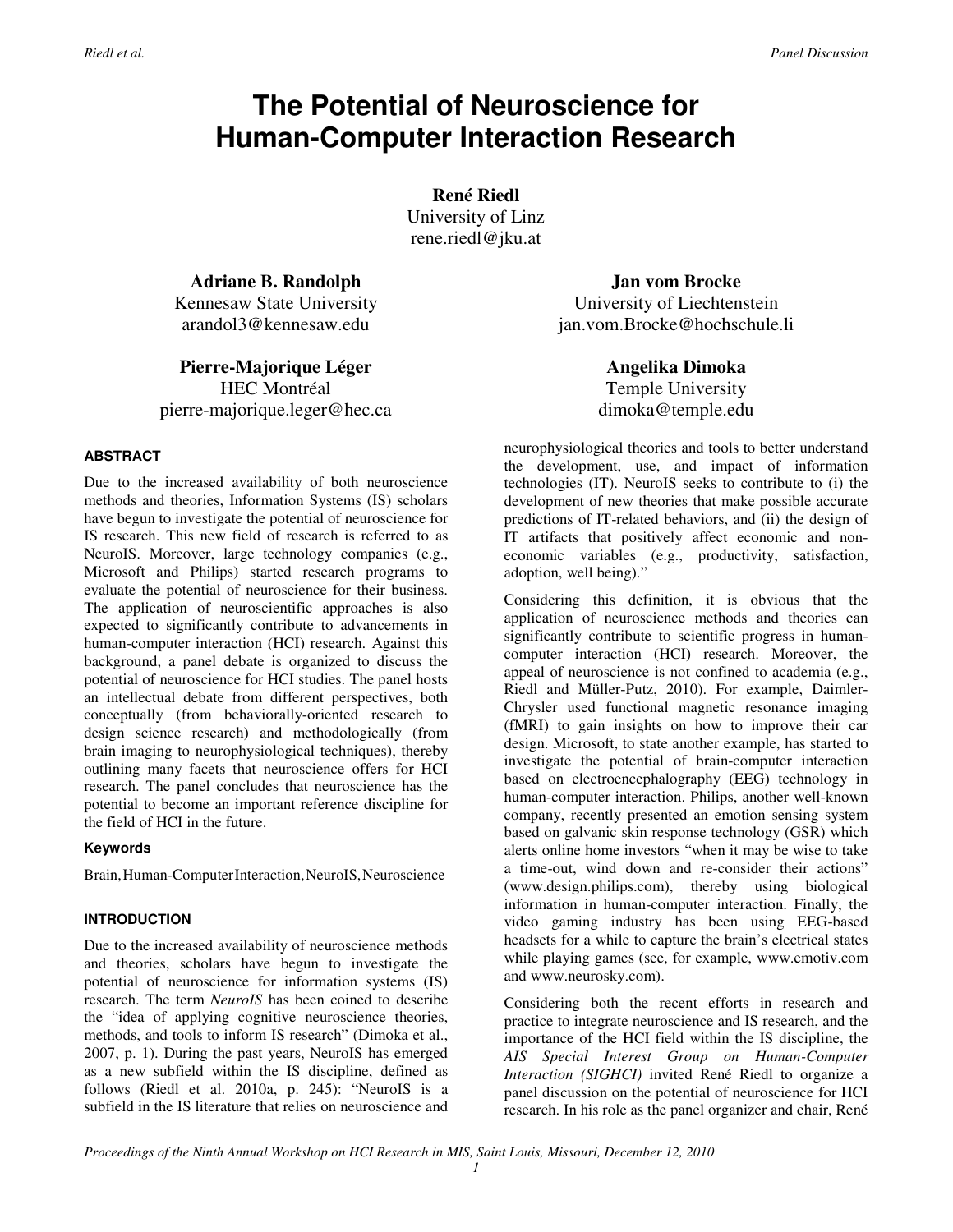Riedl invited both IS and neuroscience scholars to serve as panelists. The following experts accepted the invitation: Adriane B. Randolph, Jan vom Brocke, Pierre-Majorique Léger, and Angelika Dimoka (mentioned in the order in which they give their presentations during the panel debate). Considering the various scientific backgrounds of the panelists, the discussion hosts an intellectual debate from different perspectives, both conceptually (from behaviorally-oriented research to design science research) and methodologically (from brain imaging to neurophysiological techniques).

Moreover, the discussion complements the existing literature on neuroscience and HCI research (e.g., Minnery and Fine, 2009), thereby offering an expanded view on this new and promising stream of research.

The structure of the present article reflects the structure of the main parts of the panel discussion and is organized along the following thematic lines:

- Brain-Computer Interaction: A New Direction in HCI *by Adriane B. Randolph*
- Neuroscience and Design Science Research *by Jan vom Brocke*
- HCI Research Based on Neurophysiological Data *by Pierre-Majorique Léger*
- Decision Neuroscience on HCI *by Angelika Dimoka*

#### **BRAIN-COMPUTER INTERACTION: A NEW DIRECTION IN HCI**

Brain-computer interaction or a brain-computer interface (BCI) provides non-traditional assistance for controlling computers using neural input. It provides users with capabilities for communication and control of environmental, navigational, and prosthetic devices. Research in the field of BCIs spans several disciplines including computer science, electrical engineering, cognitive psychology, neuroscience and information systems, all working to discover the most appropriate alternatives for users with severe motor disabilities and breakthrough devices for use by able-bodied individuals. Brain-computer interaction researchers incorporate brain imaging and signal acquisition techniques long-used in clinical and medical settings to explore the use of BCIs in real world settings and for control. Most applications target disabled users who are cognitively intact but have such severely limited mobility that system input through physical movement (using a keyboard, mouse, joystick, switches, or eye-gaze devices) is infeasible.

There are a number of different types of BCIs available that vary according to the type of electrophysiological signal recorded, method used for recording, and cognitive tasks employed. Some of the most common recording techniques include: EEG for non-invasively recording the electrical activity of the brain, implanted electrodes as an invasive approach to recording electrical activity of the

brain, fMRI using a strong magnetic field to measure changes in oxygenated blood volume of the brain, and functional near-infrared (fNIR) imaging using light in the near-infrared spectrum to measure localized changes in oxygenated blood volume in the brain.

Everyone does not experience equal success with controlling a BCI; where someone is able to control a particular BCI technology with great reliability, another cannot control it at all. The match between an individual and technology is an *individual-technology fit* and can be reflected by the individual's performance with the technology. A methodology that explains performance with available brain-computer technologies based on individual characteristics can greatly expedite the technology-fit process, where *characteristics* are a person's demographic, physiological, and cognitive traits (Randolph and Jackson, 2010; Randolph et al., forthcoming; Randolph et al., 2006; Randolph et al., 2005).

Brain-computer interaction improves quality of life for individuals with severe motor disabilities and provides hands-free control for all. However, BCIs requires that users achieve a level of literacy and be able to harness their appropriate electrophysiological responses for effective use of the interface. Further, recording techniques can be time-consuming and resource-intensive to transport, set up, and train; systems often require weeks of training to achieve higher levels of accuracy. A formalized process is still being developed for determining a user's aptitude for control of various BCIs without the need for testing on an actual system. More work is underway to confirm the links between initial controllability, training, and motor skill enhancement where differences in individual characteristics may ultimately be the deciding factor. Lastly, when compared to more traditional devices that are based on direct physical movement, BCIs that record electrophysiological and metabolic signals often have high error rates and low information transfer rates, or bandwidth.

Brain-computer interaction is increasingly being recognized as a special subset of HCI. There are a number of overlapping concepts such as end-user design and usability, a key determinant of BCI effectiveness as with other systems. There have been two recent workshops at the premier international conference on Computer-Human Interaction (CHI): "Brain-Computer Interfaces for HCI and Games" in Florence, Italy in 2008, and "Brain Body and Bytes: Psychophysiological User Interaction" in Atlanta, GA in 2010. Attendees range from entrepreneurs to cognitive neuroscientists. Other relevant conferences where work has repeatedly appeared within the last six years include the International Conference on Human-Computer Interaction (HCII) and the International ACM SIGACCESS Conference on Computers and Accessibility (ASSETS) in addition to the Americas Conference on Information Systems (AMCIS) and the International Conference on Information Systems (ICIS).

*Proceedings of the Ninth Annual Workshop on HCI Research in MIS, Saint Louis, Missouri, December 12, 2010*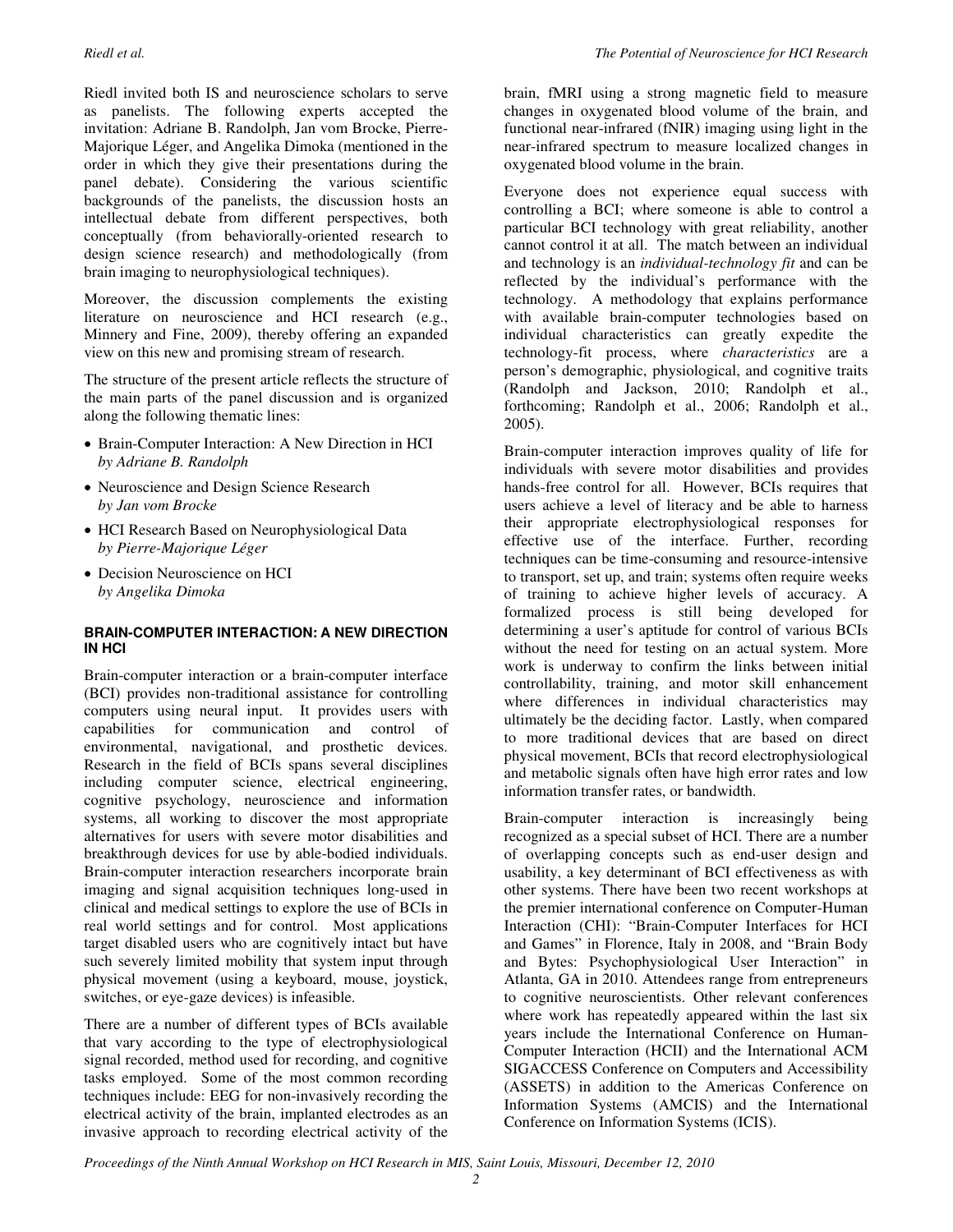#### **NEUROSCIENCE AND DESIGN SCIENCE RESEARCH**

Design-oriented research concerns the designing process of IT artifacts, i.e. constructs, models, methods, and instantiations. Dealing with specific types of artifacts, various sub-fields have emerged in IS research, such as onthology engineering, reference modelling, methods engineering, and software engineering (e.g., vom Brocke, 2006). These disciplines have also reached wide interest in practice since their artifacts have often proved useful in providing (generic) solutions for real-life problems.

In design-oriented research, two lines of inquiry, in particular, can be distinguished: Research by Design and Research on Design (vom Brocke, 2010). Table 1 opposes the two approaches to one another, and indicates specific opportunities for NeuroIS that will be illustrated further.

|                                                        | <b>Research by</b><br><b>Design</b>                                                | <b>Research on</b><br>Design                                                                     |
|--------------------------------------------------------|------------------------------------------------------------------------------------|--------------------------------------------------------------------------------------------------|
| Approach                                               | Carrying out<br>design and<br>evaluation<br>processes                              | Reflecting on<br>design and<br>evaluation<br>processes                                           |
| Statement                                              | <b>Relation between</b><br>artifact and<br>perceived utility in<br>a given context | Relations between<br>design decisions<br>and the quality of<br>the artifact                      |
| Objective                                              | Development of<br>innovative and<br>purposeful artifacts                           | Acquisition of<br>knowledge about<br>design and<br>evaluation<br>processes                       |
| Roles of<br>neuroscientific<br>methods and<br>theories | (1) Evaluation of<br>artifacts<br>(2) Use of theories<br>from neuroscience         | (1) Development<br>of new design<br>theories<br>(2) Evaluation of<br>existing design<br>theories |

#### **Table 1. Roles of neuroscientific methods and theories in Research by Design and Research on Design (vom Brocke, 2010)**

*Research by design*, as to be seen in design science, aims at designing and evaluating artifacts in an iterative process in order to identify solutions that will prove to be useful in certain types of applications. Here, both the grounding and the evaluation of these solutions is an important quality criterion which neuroscience could substantially help to improve in quality.

First, and probably most obviously, neuroscience can provide new measurement techniques for the evaluation of artifacts. To date, qualitative and quantitative approaches, such as case study research and simulations, are commonly used for the evaluation of artifacts. Neuroscience measurement techniques provide innovative and more objective ways to monitor the actual cognitive effects which artifacts in a certain layout might cause for individual recipients. Apart from fMRI also "light weight" measurement techniques are available, such as GSR, pupil behavior, and heart rate that can be applied at lower cost and in a more authentic scenario.

Second, research by design can also benefit from neuroscientific theories that are already at hand and can well be used in order to inform the design of artifacts. Past PET (positron emission tomography) studies, for example, measured cognitive load, and fMRI was used to identify specific brain regions that are associated with "cognitive conflict", such as the anterior cingulate cortex (ACC). Such results can be used in order to take into account cognitive effects of artifacts already during the planning phase. Important constructs may include the cognitive load caused by an artifact given a certain information processing capacity (and cognitive style) of the target group.

Regarding *Research on Design*, as to be seen in research on design theories, the study of the design process itself is at the core of design-oriented research. Here, neuroscience can help both to generate new design theories and evaluate existing ones.

As far as new theories are concerned, specific design relations between parameters of information systems design and cognitive effects could be subject to these studies. That way more general findings from neuroscience could be related to typical design issues in information systems, such as the presentation of information in an artifact representation. That being said, not only the representation of artifacts but also the creative processes of artifact design would be a promising field to study in order to learn more about the "art" of good artifact design.

Apart from new theories, also existing theories can benefit form NeuroIS research. Here, the Technology Acceptance Model (TAM) may serve as an example that has recently been revisited making use of neuroscientific theories and methods (Davis and Banker, 2010; Dimoka and Davis, 2008). In the same way further theories, in particular design theories, may well be evaluated given the new opportunities that neuroscience can provide.

#### **HCI RESEARCH BASED ON NEUROPHYSIOLOGICAL DATA**

Neurophysiological techniques offer HCI research the opportunity to complement and enrich existing data sets (e.g., based on surveys) with other sources of empirical evidence which were previously hard to collect in a reliable and valid way. Several researchers are currently suggesting the use of neurophysiological measurement tools to seek convergent validity of current psychometric tools (e.g., Dimoka et al., 2010a). The main objective is not to replace the existing validated constructs but to triangulate them with neurophysiological measures.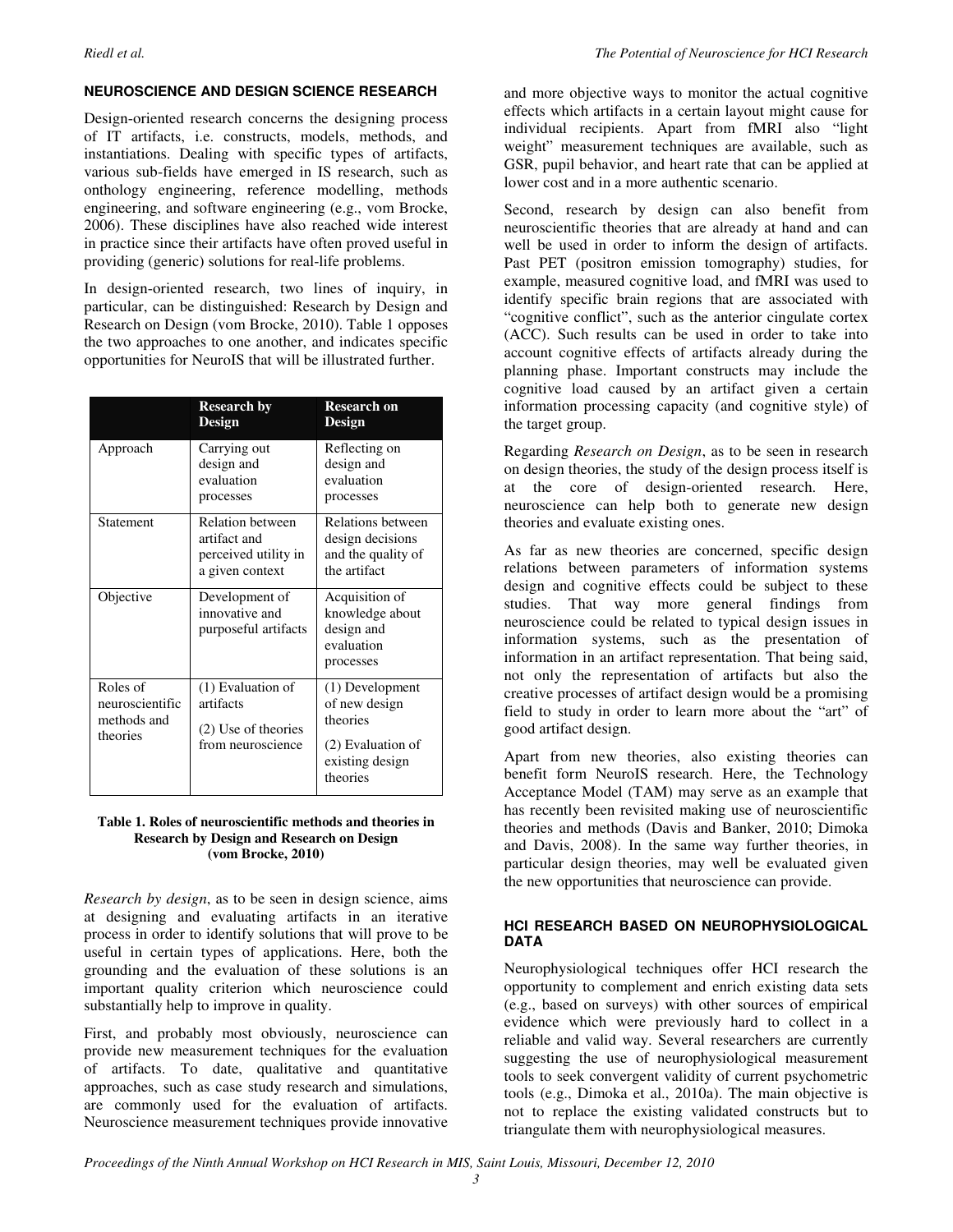To measure neurophysiological states in an externally valid way, the IT task that a subject has to perform during a given experiment needs be as authentic and as realistic as possible. The use of neurophysiological approaches, in contrast to neuroscientific techniques such as fMRI (where the subject is lying in a brain scanning machine), helps to create a more normal and more authentic environment for the subject because he or she can sit normally in front of computers (Riedl et al., 2010a). Yet, a subject must believe that the task is real rather than experimental in order to make possible inferences with a high degree of external validity.

Therefore, the challenge for researchers is to create an authentic and realistic corporate IT environment context to ensure the validity of the experimental neuroscience research on end-user interactions. Current research at the ERPsim Lab in Montréal aims at providing a methodological tool called *ERPsim* (Léger, 2007; Léger et al., 2007) that offers the possibility to collect neurophysiological data while the subject is immersed in a realistic interaction with a real life enterprise resource planning (ERP) system (SAP). A subject has to analyze standard reports and make appropriate transactions in the ERP system in order to solve a complex business problem. One can think of ERPsim as a flight simulator for ERP systems where end-users are flying a real corporate information system in a virtual business environment.

During an experiment with ERPsim, neurophysiological data (e.g., electrodermal activity, EDA, or EEG) are collected and can be triangulated against other empirical<br>evidences (e.g., ERP system clickstream and evidences (e.g., ERP system clickstream and psychometric measures). This makes possible the creation of a rich longitudinal dataset.

ERPsim can contribute to research on ERP-related concepts, using the simulator to gather data that were previously difficult to obtain. One example is an ongoing research project on the notion of cognitive absorption (CA). This concept corresponds to a state of deep involvement with a software program. CA has widely been studied over the last decade in the IT literature using psychometric instruments. Measuring ongoing CA with psychometric tools requires interrupting a subject's ongoing usage behavior to self-evaluate their level of absorption. Such interruptions may alter or contaminate the very CA state the researcher is attempting to measure. To circumvent this problem, this research is investigating the effectiveness of psychophysiological measures in CA. Preliminary results from an ongoing research project are focused on the correlation between electrodermal activity (EDA) and several dimensions of the CA construct such as curiosity and focused immersion (Léger et al., 2010).

The ERPsim Lab is currently working on extending its platform to directly integrate the psychophysiological equipment of a Montréal-based company called Thought Technology Ltd. The objective is to ultimately provide the NeuroIS community with a flexible research tool to conduct experimental researches in complex IT environments, while collecting a rich set of data pertaining to the behaviors and emotions of users while interacting with IT.

#### **DECISION NEUROSCIENCE ON HCI**

First, Dimoka will explain that there are corresponding applications of neuroscience to related fields, such as economics (neuroeconomics), psychology (neuropsychology), and marketing (neuromarketing). Moreover, there is an emerging field of study termed decision neuroscience that specifically focuses on the applications of neuroscience to the social sciences, which explores problems (with the aid of neurophysiological tools) that are related to the domain of IS research, such as decisionmaking, utility and rewards, learning, emotions, and cognition.

Second, Dimoka will discuss what factors make the choice of fMRI methods particularly beneficial in HCI studies, and how it is possible to tackle research questions that could not be answered with existing methods. For example, merely identifying the neural correlates of IS constructs (which brain areas are activated in response to IS constructs) can be extremely useful in better understanding the nature and dimensionality of IS constructs, offering examples from a study of the neural correlates of the TAM constructs (Dimoka and Davis, 2008). Moreover, comparing brain and behavioral data that correspond to the same IS construct can be particularly insightful, as evidenced by some exciting gender differences across different IS constructs that vary in terms of their underlying cognitive and affective processes (Dimoka, 2010a). Besides, it is possible to identify "hidden" processes that people are either unable, unwilling, or uncomfortable to self-report, such as perceptions about ethnic and gender similarity that people do not truthfully self-report due to social desirability bias and political correctness (Dimoka et al., 2010a). In sum, Dimoka will try to make her point that novel research insights can emerge from neuroIS studies by discussing how brain data can complement existing sources of data to shed light on IS phenomena where existing methods may not offer adequate insights.

Then Dimoka will outline a set of guidelines for conducting an fMRI study and it's applications to HCI. Given the increased interest in using neuroimaging tools in the IS discipline, she will discuss the key steps needed to conduct an a valid fMRI study and ensure that enough detail is provided to evaluate the methods and results. The proposed 'roadmap' for conducting fMRI studies is categorized into (1) formulating appropriate research questions, (2) designing the fMRI protocol, (3) analyzing fMRI data, and (4) presenting and interpreting fMRI results. These guidelines can be useful for IS researchers who are already doing or intending to do fMRI work, reviewers who evaluate the quality of fMRI studies, and people who would like to understand fMRI studies.

*Proceedings of the Ninth Annual Workshop on HCI Research in MIS, Saint Louis, Missouri, December 12, 2010*